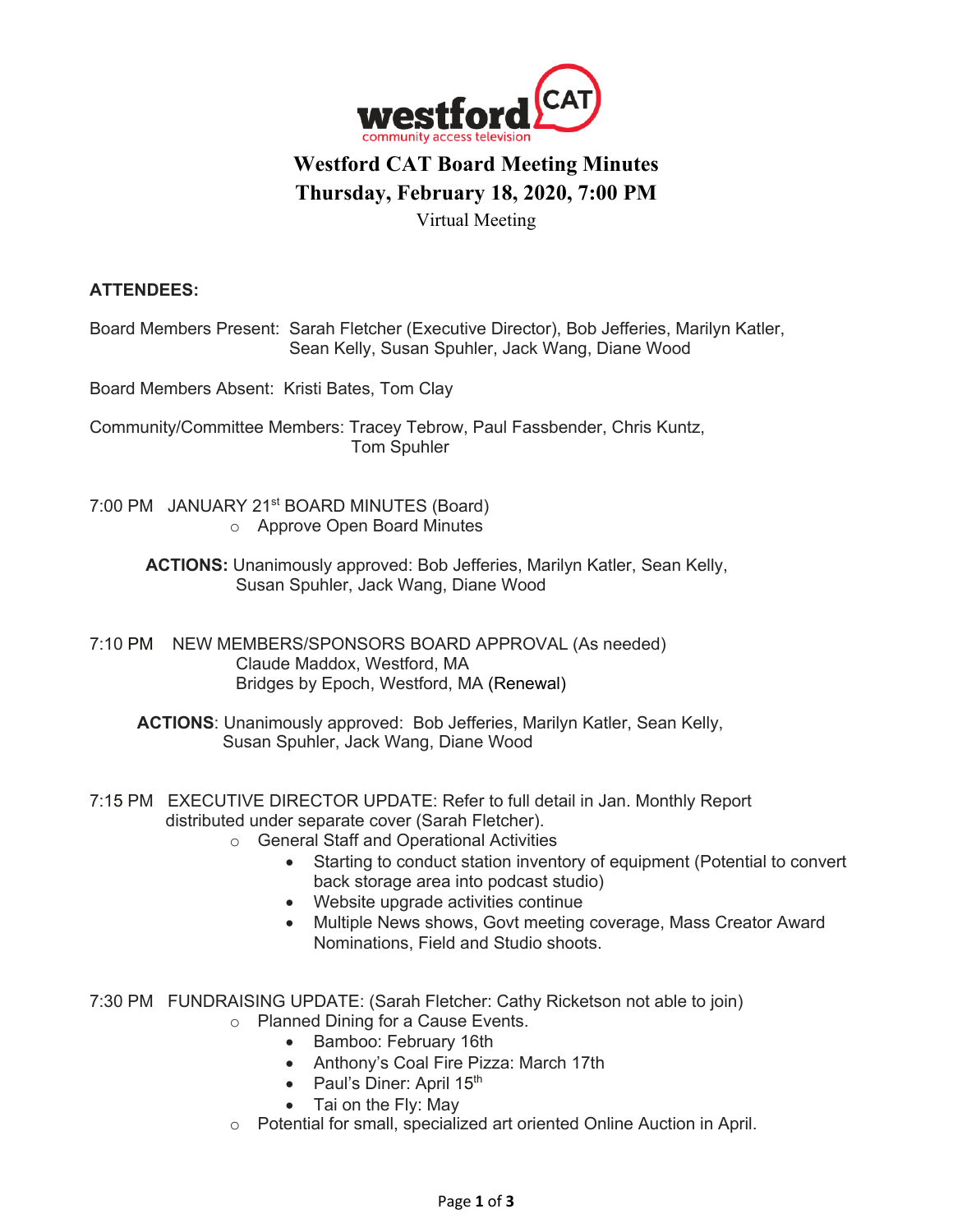7:40 PM FINCOM UPDATE (Jack Wang/FINCOM)

- $\triangleright$  General Update
- Ø Draft 2021 Budget distributed and discussed, under separate cover. Approval vote postponed.
- $\triangleright$  Hoping to do more Fundraising this year.
- $\triangleright$  Continued pressure on declining subscriber fees
- $\triangleright$  Rent and Payroll non-discretionary
- $\triangleright$  February 23<sup>rd</sup> Select Board Meeting Presentation of (Draft) 2020 Financials forwarded under separate cover
- $\triangleright$  Two proposed policies: Capital dollar threshold, Required expense approvals guidelines
- $\triangleright$  One proposed spending approval
- 1)Any single purchase of \$2,500 or more, or a combined purchase of like items in a single purchase totaling \$2,500 shall be capitalized per appropriate IRS treatment.

 **ACTION**: Unanimously approved: Bob Jefferies, Marilyn Katler, Sean Kelly, Susan Spuhler, Jack Wang, Diane Wood

- 2a) The Executive Director shall notify the President and the Treasurer of unbudgeted or over budgeted expenses totaling more than \$1,000. Only notification is required.
- 2b) The Executive Director shall obtain Board approval for any proposed expense that is unbudgeted or over budget totaling more than \$5,000 prior to incurring the expense.

 **ACTION:** Unanimously approved: Bob Jefferies, Marilyn Katler, Sean Kelly, Susan Spuhler, Susan Spuhler, Jack Wang, Diane Wood

- 3) Proposed approval to spend up to \$20K for Podcast equipment/installation services.
	- **ACTION**: Unanimously approved: Bob Jefferies, Marilyn Katler, Sean Kelly, Susan Spuhler, Jack Wang, Diane Wood

## 7:55 PM COMMITTEE UPDATES (Board)

- o Legislative (Diane Wood/Bob Jefferies/Marilyn Katler)
	- $\triangleright$  Follow up on pursuing Subscriber March Annual License Fee revenue from the Town (Diane Wood )
	- $\triangleright$  As of February meeting, awaiting Chelmsford Demand letter to leverage verbiage
- **ACTION***:* Update and a consensus to hold off action with the town and leverage securing these funds in the future for other purposes.
	- $\triangleright$  Follow up on multiple discussions with Town Manager and meeting with Town Counsel about ROW options and next steps for any needed MOU changes to be called out in Bylaws. (Bob Jefferies)
- **ACTION***:* With approval from the Town, Bob will continue to pursue working with Town Counsel, William Hewlett, to track down Utility agreements.
	- $\triangleright$  New State Bill H2811, filed expanding language of ROW including authority for municipalities to negotiate use of ROW with utilities
	- $\triangleright$  New Bill H1440, reintroducing Steaming for new Legislative session